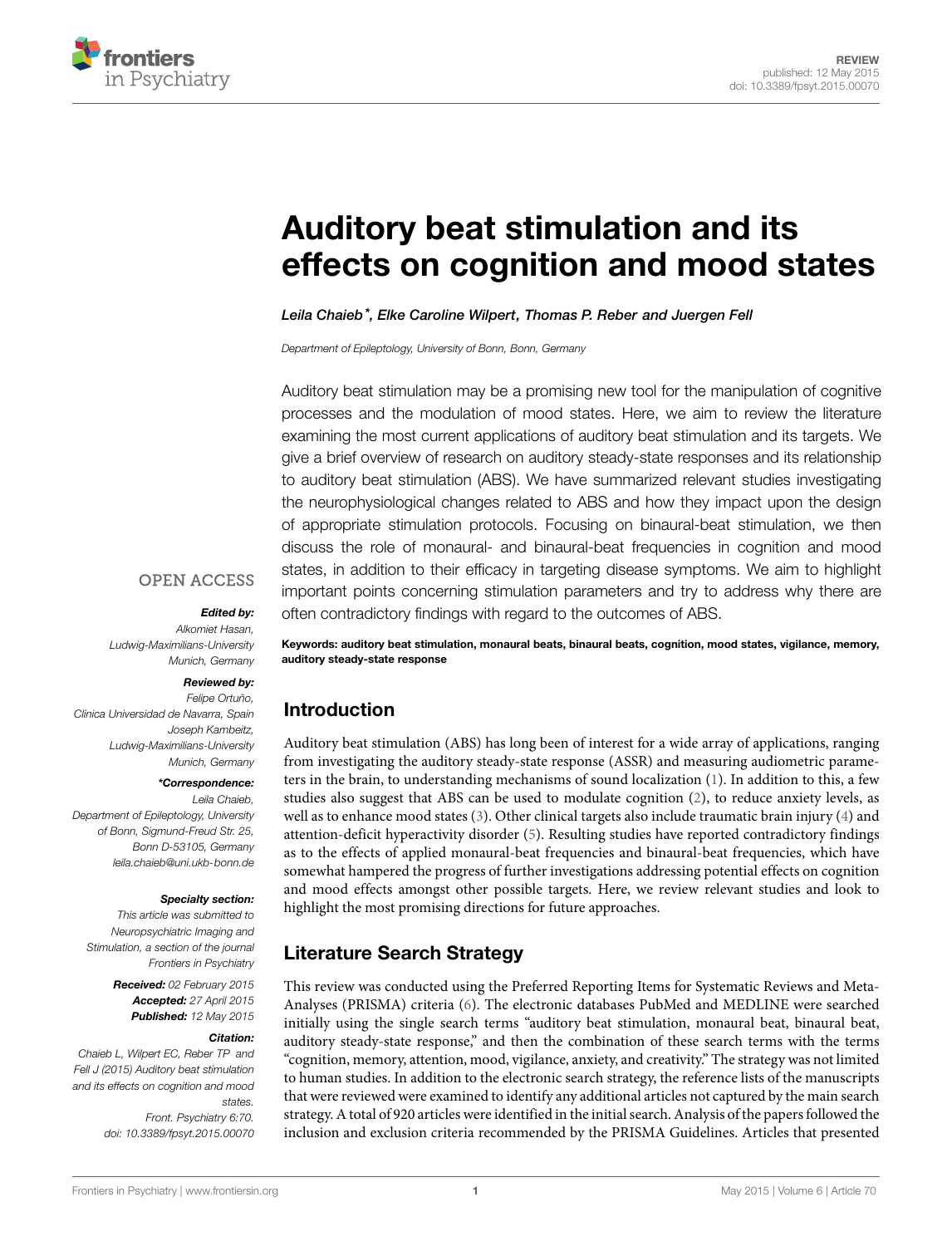a combination of at least two terms from the list of search terms, "auditory beat stimulation, monaural beat, binaural beat, cognition, memory, attention, mood, vigilance, anxiety and creativity" were included. Manuscripts in English, original articles, and experimental studies were considered. Exclusion criteria were other study designs (case reports and case series), non-original studies including editorials, book reviews, and letters to the editor, and studies not specifically designed and focused on monaural and/or binaural-beat stimulation. Abstracts were screened for relevance and then full texts were assessed against inclusion criteria. After screening, a total of 30 articles were selected. During the construction of the manuscript, several other references were added, mainly referring to basic neurophysiological findings.

### **Auditory Beat Stimulation**

The effects of ABS have been predominantly investigated using monaural and binaural beats (**[Figure 1](#page-1-0)**). The main differences between binaural and monaural beats are listed in**[Table 1](#page-2-0)**. Monaural and binaural beats are generated when sine waves of neighboring frequencies and with stable amplitudes are presented to either both ears simultaneously (monaural beats) or to each ear separately (binaural beats). Monaural beats are physical beats, which are objectively heard when the combination of two sine waves at neighboring frequencies (e.g., 400 and 440 Hz) are summated and presented to each ear at the same time resulting in an amplitude modulated (AM) signal. The beat corresponds to the difference between the two frequencies (in this case 40 Hz). Binaural beats are generated when the sine waves within a close range are presented to each ear separately. For example, when the 400 Hz tone is presented to the left ear and the 440 Hz tone to the right, a beat of 40 Hz is perceived, which appears subjectively to be located "inside" the head. This is the binaural beat percept. The binaural beat percept was first reported by H. W. Dove in 1839 and outlined in detail by Oster over five decades ago [\(7\)](#page-6-6). Oster reported that the binaural beats were detected only when the

<span id="page-1-0"></span>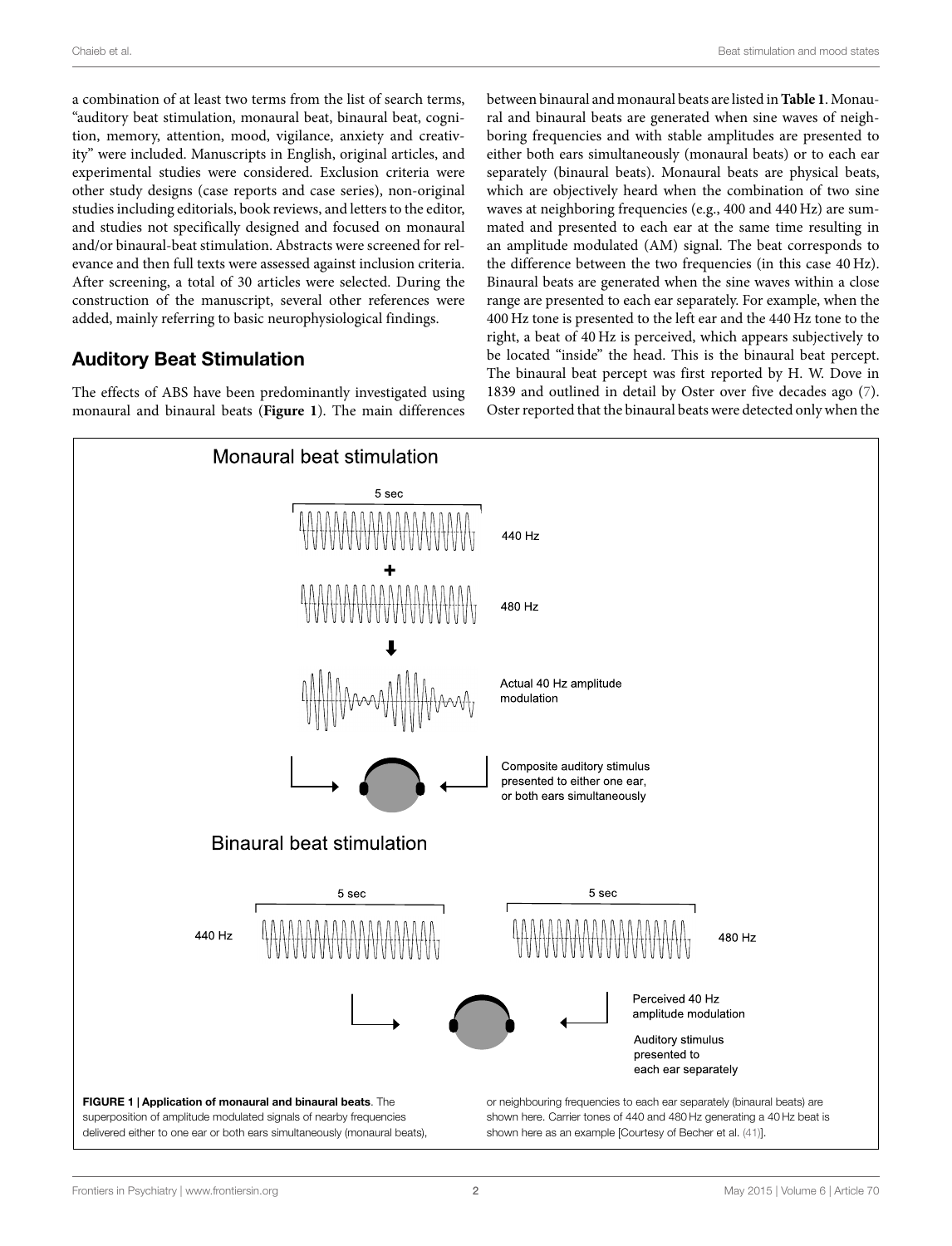<span id="page-2-0"></span>

| TABLE 1   Monaural and binaural-beat stimulation: main characteristics. |
|-------------------------------------------------------------------------|
|                                                                         |

| <b>Monaural beats</b>                                                              | <b>Binaural beats</b>                                                         |
|------------------------------------------------------------------------------------|-------------------------------------------------------------------------------|
| Physical/objective beat                                                            | Subjective percept                                                            |
| Presentation of composite<br>frequencies to one ear or both ears<br>simultaneously | Presentation of neighboring frequencies<br>to each ear separately             |
| Peripheral                                                                         | Central                                                                       |
| Demodulated in the cochlea                                                         | Processed in the medial superior olivary<br>nuclei                            |
| Able to be perceived in either one or<br>both ears                                 | Require combined action of both ears                                          |
| Heard across a wider beat frequency<br>range and at higher carrier tones           | Present when beat frequencies are low<br>and with carrier tones below 1000 Hz |

*The main differences between monaural and binaural beats are summarized and outlined.*

carrier frequency was below 1000 Hz, a finding that confirmed an earlier study by Licklider and colleagues([8](#page-6-7)). This indicates that beat carrier frequencies have to be sufficiently low enough to be temporally encoded by the cortex([9](#page-6-8)).

# **Neurophysiology of Auditory Beat Processing**

Acoustic stimuli are heard when the peripheral components of the auditory pathway (ears, cochlea, and inner hair cells) convert pressure waves into neural action potentials via mechano-electrical transduction. This is the first order of auditory processing prior to sound waves being encoded (or rather re-encoded) by the primary auditory cortex. Auditory information is further processed at a number of subcortical structures. Auditory nerve fibers leaving the cochlea converge with the vestibulocochlear nerve and enter the cochlear nucleus (CN) in the brainstem and bifurcate. As the nerve fibers branch they form synapses with different subtypes of neurons – spherical bushy cells, globular bushy cells, and stellate cells, each of which differ in their temporal and spectral response properties [\(10\)](#page-6-9). Information is then relayed to either the inferior colliculus (IC) via outputs from the stellate and dorsal cochlear nucleus (DCN) cells, or by an indirect route to the superior olivary complex (SOC). Bushy cells of the anteroventral cochlear nucleus (AVCN) project outputs via this route([11\)](#page-7-1). The SOC processes convergent information from the left and right ears and cues related to sound localization [\(12](#page-7-2)). The left and right IC has a commissural connection, which allows for binaural interactions within the ascending pathway, and is comprised of numerous subnuclei, the largest of which is the central nucleus (ICC)([13,](#page-7-3) [14](#page-7-4)). Here, the temporal integration window between the IC and the auditory cortex enables processing of monaural characteristics such as amplitude modulation([15\)](#page-7-5). From here, outputs travel to the medial geniculate nucleus (MGN) of the thalamus, where thalamic output fibers connect to the auditory cortex located in the temporal lobes([13,](#page-7-3) [14](#page-7-4)).

The neurophysiological processing of binaural and monaural beats differs slightly. Draganova and colleagues underlined these differences by referring to monaural beats as "peripheral" – as they interacted at the cochlear level, and binaural beats as "central," i.e., the binaural beat percept being the result of the effect of a central interaction which mostly likely occurs in the superior olivary nuclei([16\)](#page-7-6). Monaural beats are heard when a composite auditory stimulus is presented to both ears simultaneously, which is detected by the cochlear and relayed to the brain stem and auditory cortex. Binaural beats, however, are only subjectively perceived when two sine waves of nearby frequencies are delivered to each ear separately. Brainstem neurons in the SOC, which are sensitive to phase shifts between both ears, fire action potentials at a rate corresponding to the phase difference between both ears and generate the binaural-beat percept. Thus the binaural-beat percept is caused by the major neural mechanism which enables sound localization $(1)$  $(1)$  $(1)$ .

### **The Auditory Steady-State Response**

The ASSR is a composite auditory evoked potential which can be elicited using repetitive acoustic stimuli which continually persist over a time period. The ASSR follows the envelope of a complex stimulus, and it has been suggested that the steady-state response drives the background activity of the EEG [\(17](#page-7-7)). Regan defines the steady-state response as "an evoked potential whose constituent discrete frequency components remain constant in amplitude and phase over an extended time period" [\(18](#page-7-8)). In a seminal study, Galambos and colleagues recorded click-related potentials (ERPs) with latencies between 8 and 80 ms post stimulus onset extracted from the EEG recorded from electrodes placed at the forehead and ear. These ERPs are termed the middle latency (MLR) responses, and can be acquired after the earlier brainstem responses. It was observed that the ERP was most evident when the clicks were delivered at a rate of 40/s, a response that they subsequently named the 40 Hz ERP [which is a composite of the several transient waves comprising the MLR([19\)](#page-7-9)]. As the steady-state response consists of the superposition of the subcomponents of the MLR, studies have sought to predict the steady-state response from its transients [\(20\)](#page-7-10). However, the prediction of the steady-state response from the superposition of its transient waveforms is not always accurate, and therefore provides evidence of oscillatory entrainment([17\)](#page-7-7). Since this early study, many more have investigated ASSRs with the aim of examining their role in attentional processes([21–](#page-7-11)[23\)](#page-7-12) and possible clinical applications([24,](#page-7-13) [25](#page-7-14)). In a study examining the effect of selective attention on the 40 Hz transient response, Tiitinen et al. [\(21](#page-7-11)) demonstrated that the 40 Hz transient response was larger over frontal and central areas when participants were told to pay attention to tone stimuli, than when they were instructed to ignore them. This demonstrated that the transient 40 Hz response is enhanced under active attention. In a later study, Ross and colleagues [\(22](#page-7-15)) showed that the ASSR was also enhanced under conditions of active attention. Participants performed a modulatory discrimination task in which they had to indicate when the standard stimuli presented (40 Hz AM tones) changed in modulation frequency (to 30 Hz, the target stimuli). Auditory stimuli were delivered monaurally to the right ear. Magnetoencephalography (MEG) recordings showed that the ASSR was enhanced during auditory attention, and was more pronounced in the left hemisphere contralateral to stimulation([22\)](#page-7-15). Another study reported different ASSR patterns to attended versus unattended AM tones (20 and 45 Hz) delivered to the left and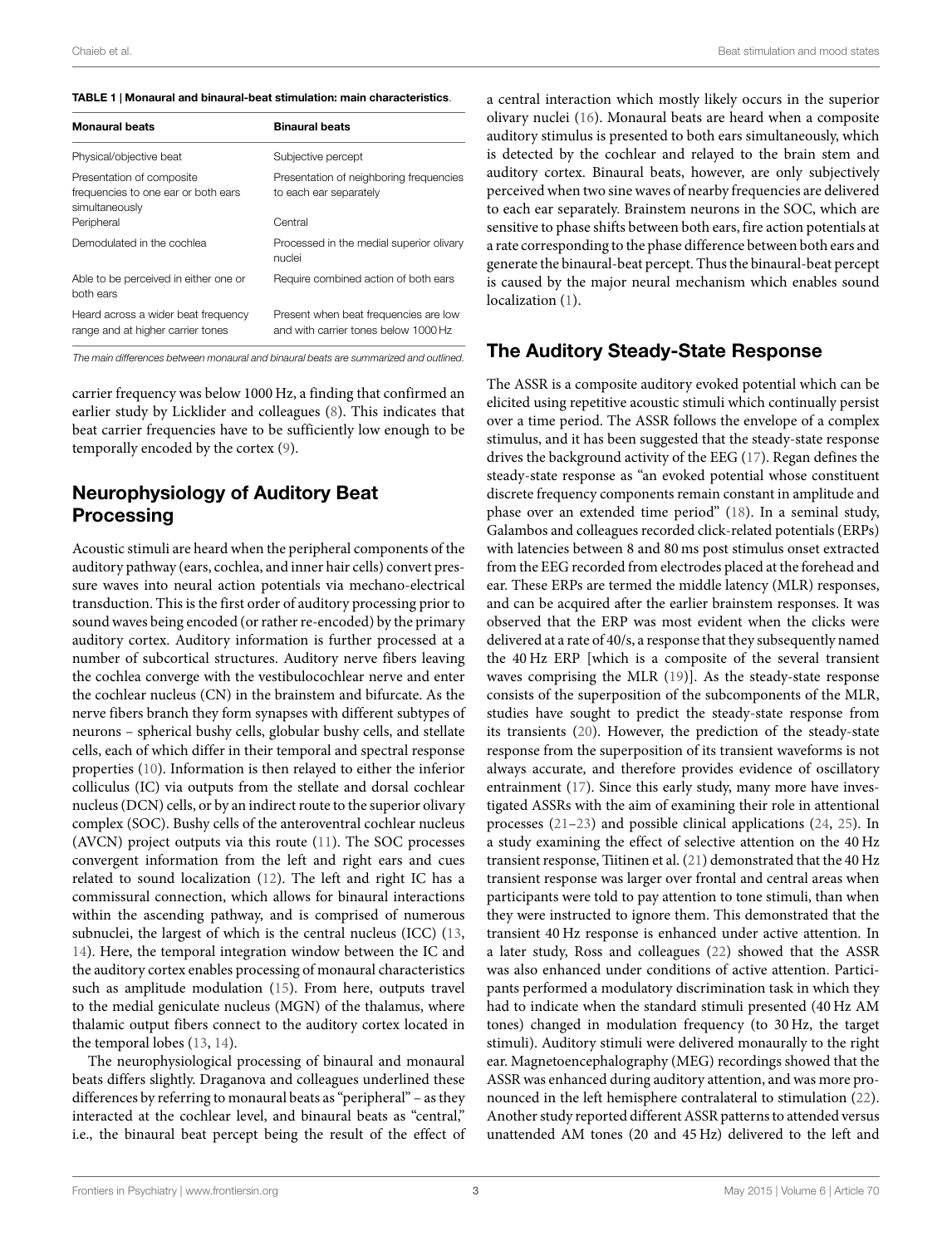right ear simultaneously [\(26](#page-7-16)). The authors reported an attentiondependent modulation of the ASSR patterns only for the 20 Hz stimulation, but not for the 45 Hz stimulation. Together, these findings indicate that directed attention has an impact on ASSR amplitudes, but that these effects likely dependent on modulation frequency.

# **Auditory Steady-State Responses to Monaural and Binaural Beats**

Beat stimulation has been used to examine the source and origin of the ASSR, an often controversial debate due to contradictory findings [\(27](#page-7-17), [28](#page-7-18)). More recent studies have sought to clarify this issue. For example, the 40 Hz ERP has been used to investigate the cortical sources of the ASSR, as well as the characteristics and effects of monaural and binaural-beat stimulation frequencies. Ross and colleagues recorded ASSRs to AM tones with modulation frequencies of ~40 Hz using MEG. They reported that ASSR amplitudes decreased with increasing carrier frequencies, with the ASSR amplitude at 250 Hz to be a magnitude of three times larger than at 4000 Hz. Importantly, they observed that when beats at 39 and 41 Hz are simultaneously presented both beats can be perceived at the same time([29\)](#page-7-19).

To probe the cortical representation of binaural-beat frequencies, Karino et al. applied modulation frequencies of 4.00–6.66 Hz while recording magnetic fields using MEG. The authors reported that the binaural beat ASSR arose from the superior temporal, posterior parietal, and frontal cortices, in addition to the auditory cortex([30\)](#page-7-20). Another study applied a similar technique to that of Pantev et al.([31\)](#page-7-21), by comparing a transient of the MLR–N1m to ASSR responses to monaural and binaural-beat stimuli, recorded using MEG([16\)](#page-7-6). Their findings showed that ASSR to both monauraland binaural-beat stimuli are located anterior and medially to Heschl's gyri within the Sylvian fissure, and when compared with the N1m source, place the ASSR generating network within the primary auditory cortex, which is also in line with other studies([29](#page-7-19), [32\)](#page-7-22). The authors also observed that the magnetic field amplitudes of the ASSR elicited by monaural beats were ~5 greater than those of the ASSR to binaural beats([16\)](#page-7-6). A recent study has also reported similar findings concerning the magnitude of responses to monaural and binaural beats, and that stimulation conditions were reflected in interhemispheric phase differences [\(33](#page-7-23)). Schwartz and Taylor also reported a lesser ASSR amplitude response to binaural-beat stimuli compared to monaural beats. A 40 Hz binaural beat ASSR was evoked with a carrier frequency at 400 Hz but was undetectable above 3000 Hz. This was not the case for the monaural beat stimulation frequencies, which could be detected above 3000 Hz([9](#page-6-8)).

Two studies by Pratt and colleagues have examined cortical evoked potentials first to binaural-beat frequencies, and then a following study reported responses to monaural beats. The first study aimed to explore ERP responses to binaural beats of 3 and 6 Hz using two different carrier frequencies of 250 and 1000 Hz. Similar to other studies [\(29](#page-7-19)), the authors reported that beat-evoked responses were higher in amplitude to beats with a low carrier frequency (250 Hz) and also to the lower beat frequency itself (3 Hz). In the second study, Pratt et al.([34\)](#page-7-24) recorded

beat-evoked ERPs again, this time to both monaural and binaural beats at the same frequencies (3 and 6 Hz), as well as at the same base carrier frequencies (250 and 1000 Hz), but using different onset phases, i.e., by applying monaural beats that differed in phase by a quarter of the beat period. The amplitudes of the beat-evoked oscillations were higher in response to monaural beats and also to the lower carrier and beat frequencies (250 and 3 Hz). The sources of the beat-evoked responses both to the monaural and binaural-beat stimuli originated in the temporal lobe regions and were lateralized to the left hemisphere, regardless of the difference in phase-onset between the stimuli. These findings suggest that the processing of binaural and monaural beats occurs in the same cortical regions regardless of the onset phase([34\)](#page-7-24).

In a study aiming to map the origin of the ASSR, Pastor and colleagues applied a train of monaural stimuli at 12 different stimulation rates. Using positron emission tomography [(PET)-  $\rm{H_2}^{15}O$ ] and EEG data, the authors reported an increase in regional cerebral blood flow (rCBF) together with oscillatory responses peaking at 40 Hz. These findings indicate that the ASSR is related to an increase in overall synaptic activity in the auditory cortex at this frequency, and is not just due the superposition of MLRs ([35\)](#page-7-25). Interestingly, an earlier study by Pantev et al. compared the transients of the MLR and the 40 Hz SSR, and found that the two evoked responses originate from different sources in the auditory cortex, which were tonotopically segregated with regard to carrier frequencies [\(31](#page-7-21)).

Altogether, these findings suggest that binaural and monaural beats are processed in the same cortical areas, and that the beatgenerated ASSR is related to changes in synaptic activity in the auditory cortex as well as to the superposition of MLR transients, also originating in the primary auditory cortex.

# **Frequency-Specific EEG Changes Due to Beat Stimulation**

Studies reporting significant effects after application of binaural beats using continuous EEG have shown changes in only certain frequency bands, these include gamma([9](#page-6-8), [35](#page-7-25)) and alpha ([36\)](#page-7-26). A recent study seeking to investigate these effects in the alpha and beta ranges has reported no significant changes. Vernon and colleagues applied binaural beats in the alpha (10 Hz) and beta (20 Hz) frequency ranges for 1 min duration over ten trials to evaluate whether a frequency following response (FFR) could be elicited to these frequencies in two separate participant groups. Each trial was interleaved with exposure to a pure tone played at 400 Hz while EEG was recorded from the left and right temporal regions. The authors observed a slight decrease in resting baseline amplitudes for both beat frequencies, from the pre- to post-entrainment and during the experimental session, and participants exhibited reduced alpha activity during the binaural beat on-phase compared to the off-phase([36\)](#page-7-26). In a similar study, Gao et al.([37\)](#page-7-27) investigated the effects of binaural beats applied for a 5 min duration at 1, 5, 10, and 20 Hz. To detect EEG changes due to binaural beats, they analyzed relative power (RP), phase locking values (PLVs), and cross-mutual information (CMI). Relative power in the theta and alpha bands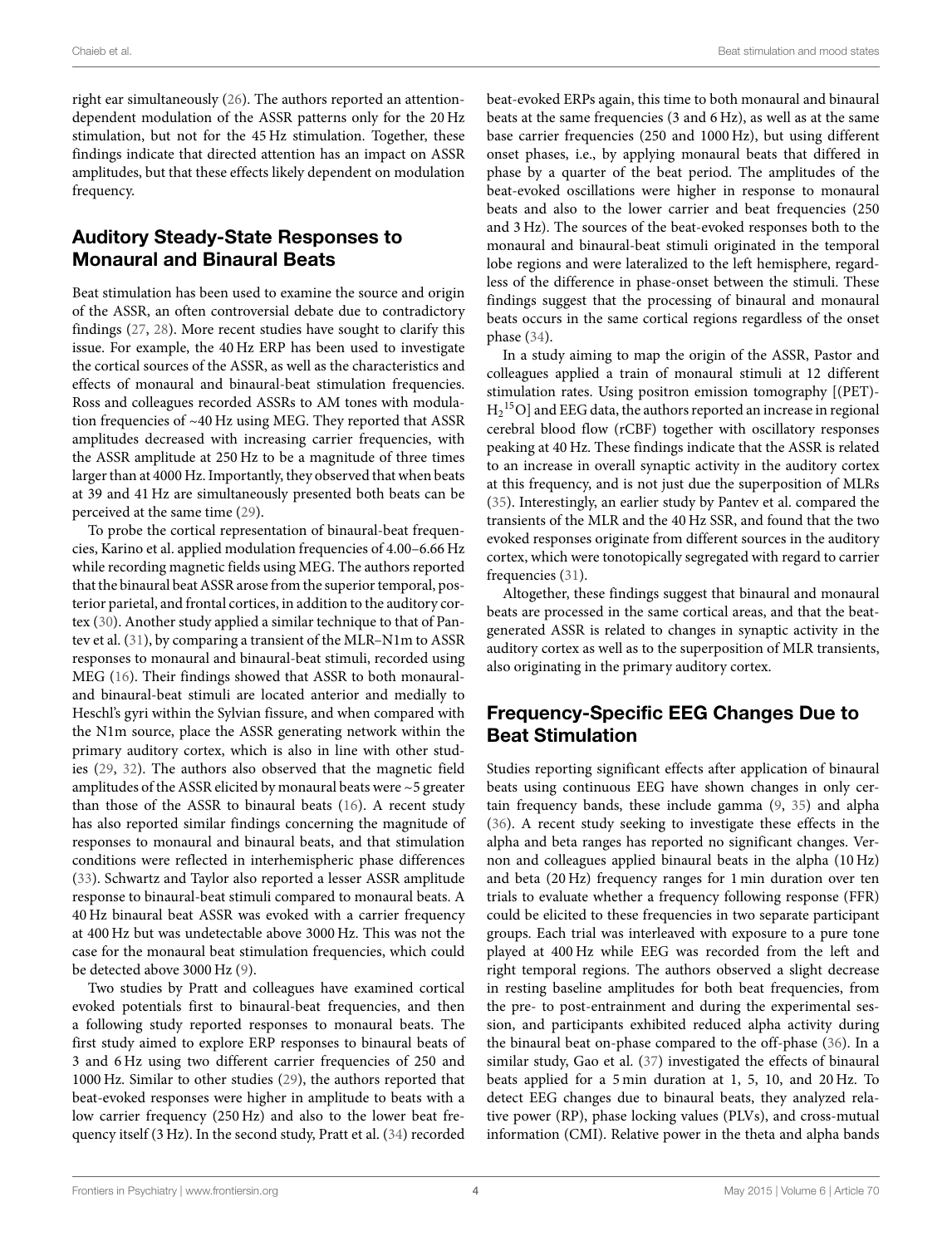increased during delta and alpha binaural-beat frequency stimulation while it decreased in the beta band. During alpha and delta binaural-beat stimulation, reduction in CMI was detected among right temporal, frontal, and occipital areas 3.5 min after stimulation onset. However, during beta-beat stimulation, an increase and subsequent decrease in CMI was observed – this occurred between the left temporal and frontal areas (increase), and between right temporal and centro-parietal areas (decrease), and in the case of theta beat stimulation, an increase over left temporal and central cortical areas was observed. These data suggest that application of binaural beats in theta, alpha, delta, and beta frequencies is able to alter functional connectivity between brain regions [\(37](#page-7-27)).

Another study looking at the effect of putatively inhibitory and facilitatory binaural-beat frequencies (15 and 7 Hz, respectively) on meditation practice, reported significant entrainment effects [\(38](#page-7-28)). Application of binaural beats at a theta frequency (7 Hz) increased left temporal lobe delta power in experienced meditators, whereas this effect was not recorded in the novice participant group. When the beta beat frequency was applied novice participants showed more gamma power increase during meditation than the experienced mediator group [\(38](#page-7-28)). These results indicate that the effects of binaural beats depend upon prior experience and individual skills.

### **ABS and Phase Synchronization**

A study investigating binaural and monaural beat ASSRs compared the phases of the 40 Hz sinusoids derived from EEG recordings at various electrode locations([9\)](#page-6-8). The authors observed a fronto-occipital phase shift in both the binaural and monaural beat ASSRs, of ~3–7 msec. These phase shifts indicate that the monaural and binaural beat ASSRs are generated by more than one neuronal network at different locations. The authors suggest that either the rostro-caudal phase shift of gamma oscillations may demonstrate a sequential recruitment of relevant cortical regions, similar to findings from a study looking at thalamocortical oscillations([39](#page-7-29)), or that the data could have been generated by more than one source with different orientations([9](#page-6-8)). Bilateral phase differences could be detected for the binaural beat, while monaural beats evoked responses of equal phase in both left and right hemispheres([33](#page-7-23)). The phase delays reported by Ross et al. and Schwarz and Taylor([9](#page-6-8)) may also reflect alterations in phase synchronization. Phase synchronization occurs when oscillations in two brain regions have a constant phase relation over some time period. Phase synchronization is integral to cognition as it supports the processes of neural communication, neuroplasticity and memory formation([40\)](#page-7-30). If auditory beats do indeed induce phase synchronization, this may indicate a role for monaural and binaural beats in modulating memory processes. Recent findings based on intracranial EEG recordings in humans suggest that auditory beats are able to specifically alter not only EEG power, but also phase synchronization. For instance, an increased temporo-lateral phase synchronization was observed due to 5 Hz binaural-beat stimulation, while a decreased mediotemporal synchronization was detected during 5 Hz monaural beats [\(41](#page-7-0)).

# **Studies Examining the Effects of ABS**

The application of ABS to manipulate cognitive processes or for the modulation of mood or pain responses has been investigated, but has yielded contradictory results, especially with regard to binaural beats. Studies that reported statistically significant effects state that they are often weak and short-lived, and in addition, there is very little discussion as to which mechanisms are involved in the generation of these effects. This may be in part due to the nature of the stimuli itself, i.e., the binaural beat being a weak percept, and that most studies did not employ the use of measurement techniques like EEG or MEG to quantify resulting electrophysiological effects. Another possible reason for the reported inconsistencies may be due to the incomparability of the methodological approaches.

# **Cognitive Effects of ABS**

### **Memory**

Two studies applying binaural-beat stimulation at the theta frequency reported opposite effects on memory([2](#page-6-1), [42\)](#page-7-31). Wahbeh and colleagues tested verbal memory performance using the Rey Auditory Verbal Learning Test. Participants are asked to repeat a list of 15 unrelated words over several different trials. The test reflects both working and long-term memory processes [\(43](#page-7-32)). They reported that binaural-beat stimulation at 7 Hz, for a single 30 min session, resulted in decrease in immediate verbal memory recall in the experimental condition compared to control condition [\(42](#page-7-31)). In contrast, application of 5 Hz binaural-beat stimulation for 15 min, twice per day for 15 days, resulted in a significant increase in the number of words recalled post-stimulation, as measured using the Wechsler III Memory Scale, when compared to the other stimulation conditions (13 Hz binaural beats and a white noise control condition) [\(2\)](#page-6-1). The Wechsler II Memory Scale assesses different working and long-term memory functions using a battery of tests. In this study, immediate recall of word lists was assessed [\(44](#page-7-33)). These results may suggest that prolonged exposure to ABS may affect verbal memory recall.

### **Creativity**

Creativity has been suggested to be related to divergent thinking, as opposed to convergent thinking. Divergent thinking refers to the generation of multiple answers to a given problem, while convergent thinking means aiming for a single, correct solution to a problem [\(45](#page-7-34)). A recent study reported positive effects of binaural beats applied at the alpha (10 Hz) and gamma (40 Hz) ranges on creativity. Creativity was assessed using the divergent thinking [Alternate Uses Task (AUT)] and convergent thinking [Remote Associations Task (RAT)] tasks, which were correlated with the spontaneous Eye Blink Rate (EBR), a marker of dopamine levels in the brain. The divergent thinking task (AUT) involved participants being asked to name as many uses for certain household objects as they possibly could. The task assesses four components: originality, fluency, flexibility, and elaboration. In the convergent thinking task (RAT), participants were required to name a single compound word which matched three seemingly unrelated words. In addition to these tasks, participants were also required to fill out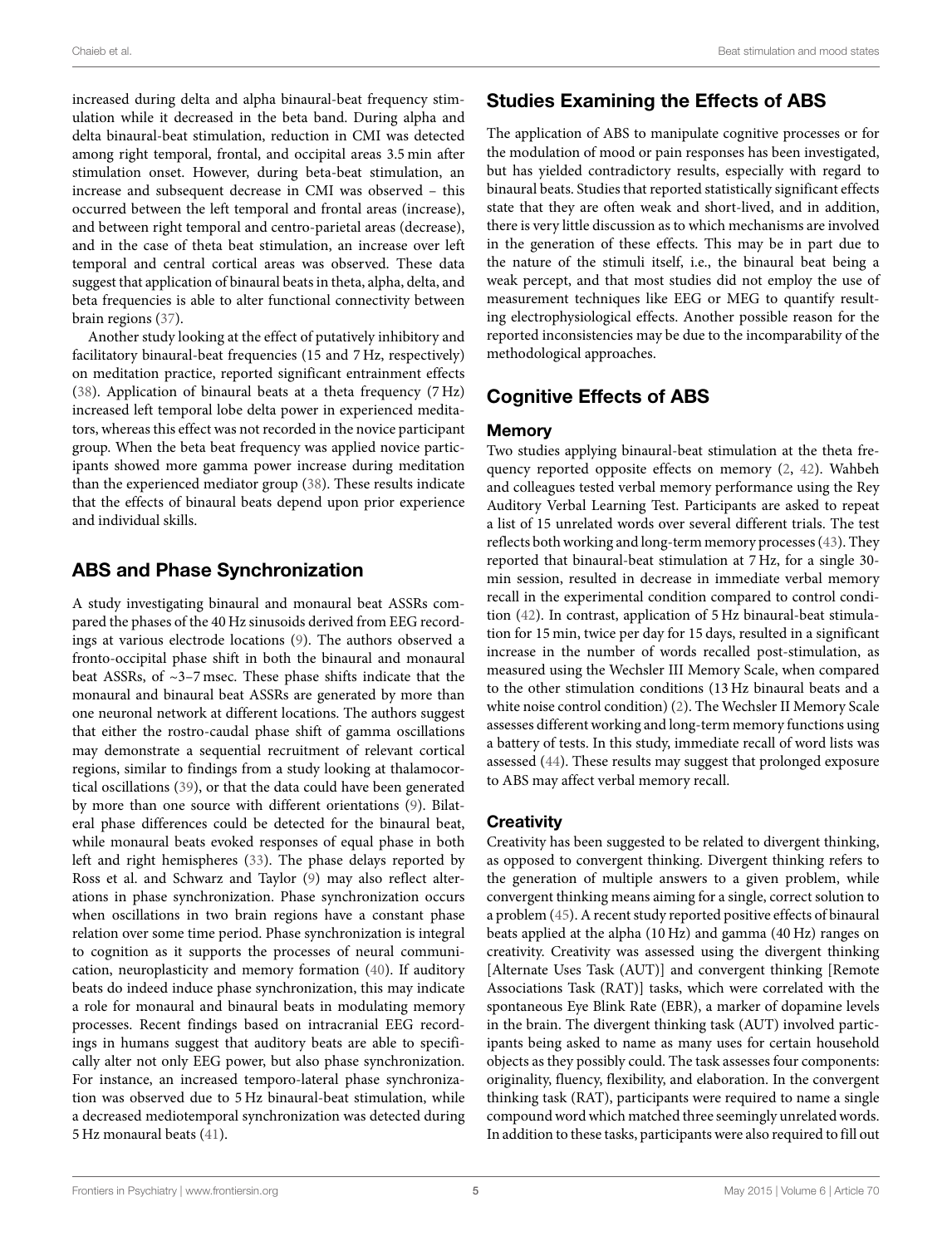a Positive and Negative Affect Scale questionnaire. Beat stimuli were applied for 3 min prior to the tasks. The results of this study indicated that binaural beats at both frequencies affected performance in the divergent, but not convergent thinking tasks. Authors noted that participants with a low EBR benefited from alpha binaural-beat stimulation, whereas those with high EBRs were either unaffected or impaired by alpha and gamma binauralbeat stimulation. In this study, background white noise was also added to each stimulus in order to amplify the binaural-beat percept([46\)](#page-7-35).

#### **Attention**

In a pilot study, Kennel et al. investigated the potential use of binaural-beat stimulation to reduce the symptom of inattention in children and adolescents with attention-deficit/hyperactivity disorder (ADHD)([5](#page-6-4)). ADHD is a developmental neuropsychiatric disorder diagnosed in children and adolescents. Individuals affected by ADHD exhibit the core symptoms of inattention, hyperactivity, and impulsivity in varying degrees of severity [\(47](#page-7-36)). Participants were either required to listen to commercial recordings of binaural beats embedded in natural sounds or a sham recording containing pink noise for 20 min, three times a week for 3 week duration. The Test of Variables of Attention (TOVA) and the Children's Color Trails Test 1 and 2 (CCTT1 and 2) were performed to measure changes in attention over time and course of treatment. For this study the binaural-beat stimulation did not have a significant impact on attention, but participants reported subjectively experiencing less problems associated with inattention during the study period([5\)](#page-6-4). Unfortunately, one of the main limitations of this study was that the beat stimulation parameters of the audio program administered were not reported.

# **Anxiety, Mood States and Vigilance as Targets of ABS**

### **Anxiety**

Two types of anxiety can be differentiated. State anxiety is a temporary increase in anxiety levels related to an event or situation. Trait anxiety, however, is a continually heightened level of anxiety which is a personal characteristic [\(48\)](#page-7-37). In an interesting study, Padmanabhan and colleagues applied binaural-beat stimulation to patients suffering from pre-operative anxiety([3\)](#page-6-2). Patients were assessed using the State-Trait Anxiety Inventory (STA-I) questionnaire, and beat stimuli were administered via a compact disk player with either binaural beats or a sham-like audio recording. The recordings contained binaural beat recordings within a delta frequency range. The authors reported a 26.3% decline in anxiety scores in the post-stimulation STA-I assessment for the binaural beat audio group when compared to a 11.1% decline in the placebo audio group([3](#page-6-2)). A similar approach was taken by Weiland et al. who used sound compositions of either natural settings, or with an embedded binaural-beat frequency of 10 Hz([49\)](#page-7-38). The intervention was applied for 20 min and patients were requested to complete the STA-I in order to assess anxiety scores. They reported significant decreases in anxiety scores post-intervention in those patients who received the binaural-beat stimulation compared to the patient group who did not([49\)](#page-7-38). Le Scouarnec et al. used a commercial binaural-beat recording for a pilot study examining levels of anxiety([50\)](#page-7-39). Participants with mild anxiety disorders were asked to listen to a recording of binaural beat stimuli in the delta/theta range, daily for 30 min for a total of 1 month while detailing their anxiety ratings before and post-treatment using STAI-I scores. The authors reported that patients recorded a reduction in anxiety ratings and an increase in the number of times the patients chose to listen to the recordings([50\)](#page-7-39). In a later study, it was also reported that patients who received binaural-beat stimulation in the delta frequency for 30 min daily over 60 days showed a significant decrease in trait anxiety scores assessed with the STA-I [\(51](#page-7-40)).

#### **Mood States**

Mood is a temporary, conscious state of mind or predominant feeling([52\)](#page-7-41). Mood states are often dependent upon external factors. Several studies have sought to modulate mood states by binaural-beat stimulation. Two studies by Wahbeh and colleagues looked at the effect of binaural beats at theta (7 Hz) and delta (0–4 Hz) frequencies on mood states [\(42](#page-7-31), [51\)](#page-7-40). Binaural beats were presented either daily over 60 days (at delta frequency) or once for 30 min (at theta frequency). Changes in mood states were assessed using the Profile of Mood States (POMS) questionnaire, given before and after stimulation. The POMS is a 65-item selfreport questionnaire that contains total mood score and six subscales: Tension–Anxiety, Depression–Dejection, Fatigue–Inertia, Anger–Hostility, Vigor–Activity, and Confusion–Bewilderment ([53\)](#page-7-42). They reported a decrease in total mood disturbance, as well as a decrease in tension, anxiety, confusion, and fatigue subscales after delta beat stimulation compared the control condition. However, there was an increase in the depression and vigor subscales ([51\)](#page-7-40). In the second study, after 30 min of theta binaural-beat stimulation there was an increase of the POMS depression subscale in the experimental condition relative to the control condition ([42\)](#page-7-31). In a similar study, Lane et al.([54\)](#page-7-43) reported decreases in POMS depression subscales after binaural-beat stimulation in the beta range (16 and 24 Hz), compared to presentation of beats in the theta/delta range (1.5 and 4 Hz). The authors suggested that perception of beta frequency beats is associated with less negative mood([54\)](#page-7-43).

### **Vigilance**

Vigilance is the ability to maintain focus of attention and to remain alert to stimuli over prolonged periods of time([55\)](#page-7-44). Vigilance tasks typically comprise of monotonic sensory processing requiring continuous attention. A recent study aimed to explore the impact of binaural beats on vigilance and personality traits assessed according to the Five Factor Model (FFM) [\(56](#page-7-45)). The FFM of personality identifies five traits: Neuroticism (N), Extraversion (E), Openness to experience (O), Agreeableness (A), and Contentiousness (C). A previous study had identified a correlation between O and C personality traits and cortical entrainment in the theta and beta bands using photic driving [\(57](#page-7-46)). Binaural-beat stimuli were applied at theta (7 Hz) and beta (16 Hz) frequencies while participants performed a vigilance task, in which they were required to respond to the presentation of a target stimulus (a number or letter), presented on a computer screen out of a list of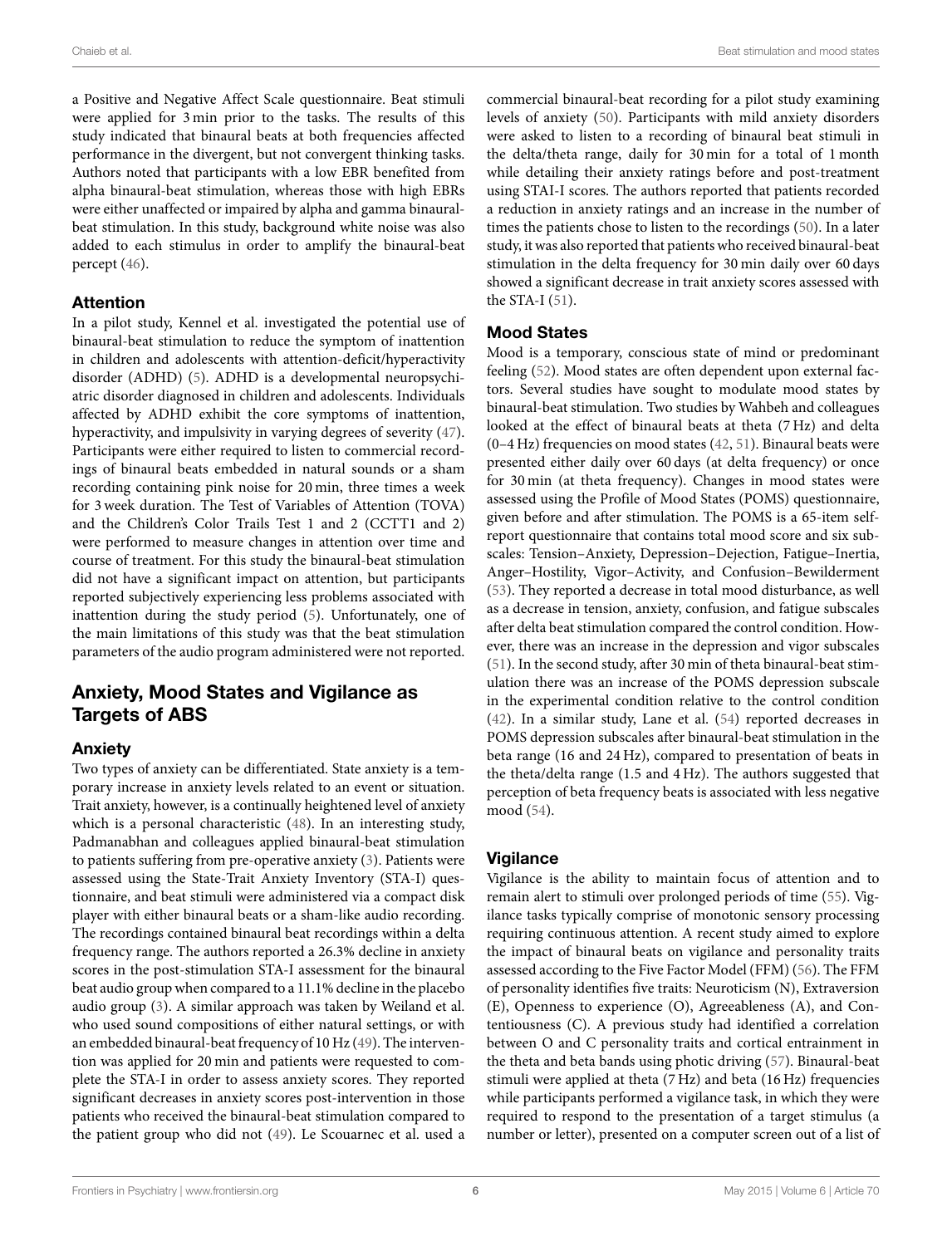serially presented stimuli, with a button press. EEG was recorded throughout the experiment and binaural beats were applied for a total of 4 min during the execution of the task. A baseline of white noise was played in between each stimulation epoch. The authors hypothesized that beats within the beta range would sustain or increase levels of vigilance (indicated by a reduction in response time during the vigilance task), based on earlier studies [\(54](#page-7-43)). In line with previous findings([57\)](#page-7-46), they also suggested that O and C personality traits would be more susceptible to entrainment in the theta and beta beat frequency ranges, and that individuals who scored higher in trait category A would demonstrate higher beta power in the left temporal and central cortical regions([58\)](#page-8-0). The authors reported no significant effects of the stimulation frequencies, either on vigilance or any interaction with personality. They suggested the short duration exposure to the binaural-beat stimuli was insufficient to alter vigilance or entrain cortical frequencies.

However, another investigation also examining the effects of binaural beats on vigilance and mood, reported significant effects. Lane et al. applied binaural beats at beta (16 and 24 Hz) and theta/delta (1.5 and 4 Hz) ranges for 30 min throughout a psychomotor vigilance task. The authors reported that beats in the beta range were associated with a less negative mood (see above) and improved performance in a vigilance task. However, the beat stimuli presented in this study contained a background of pink noise and had lower carrier tones to that of the previous study reporting negative effects of binaural-beat frequencies on vigilance [\(54](#page-7-43)). It may be that the choice of carrier tone impacts upon the efficacy of beat stimulation, as it was reported that lower carrier tones as well as beat frequencies produce more robust effects [\(34](#page-7-24)). The addition of a pink or white noise background may also have had an effect upon the processing of the beat percept [\(46](#page-7-35)). These differences, along with the length of the stimulation duration may account for the discrepancies seen in the outcomes of these similar studies.

### **Conclusion**

This review has aimed to give a brief overview of ABS and its role in cognition and potential use as a therapeutic tool for modulating mood states. While findings for most putative applications up to now are either solitary or contradictory, several studies consistently report a diminishing impact of binaural-beat stimulation

### **References**

- <span id="page-6-0"></span>1. Kuwada S, Yin TC, Wickesberg RE. Response of cat inferior colliculus neurons to binaural beat stimuli: possible mechanisms for sound localization. *Science* (1979) **206**(4418):586–8. doi:[10.1126/science.493964](http://dx.doi.org/10.1126/science.493964)
- <span id="page-6-1"></span>2. Ortiz T, Martínez AM, Fernández A, Maestu F, Campo P, Hornero R, et al. Impact of auditory stimulation at a frequency of 5 Hz in verbal memory. *Actas Esp Psiquiatr* (2008) **36**(6):307–13.
- <span id="page-6-2"></span>3. Padmanabhan R, Hildreth AJ, Laws D. A prospective, randomised, controlled study examining binaural beat audio and pre-operative anxiety in patients undergoing general anaesthesia for day case surgery. *Anaesthesia* (2005) **60**(9):874–7. doi:[10.1111/j.1365-2044.2005.04287.x](http://dx.doi.org/10.1111/j.1365-2044.2005.04287.x)
- <span id="page-6-3"></span>4. Signe Klepp OT. Effects of binaural-beat stimulation on recovery following traumatic brain injury. *Subtle Energies Energy Med* (2006) **17**:2.
- <span id="page-6-4"></span>5. Kennel S, Taylor AG, Lyon D, Bourguignon C. Pilot feasibility study of binaural auditory beats for reducing symptoms of inattention in children and adolescents

on anxiety levels. The underlying neural mechanisms are still yet to be unraveled. Understanding how and where the binaural-beat percept is generated and which cortical networks are most affected will aid in the optimization of both monaural and binaural-beat stimulation as a tool to modulate cognitive and mode states. Many studies employing ABS as either a mechanistic tool or potential therapeutic aid, report contrasting findings. Further research, including more accurate reporting of experimental protocols, especially those studies undertaken in a clinical setting, will help to clarify the most promising effects. In a recent study, Ross and colleagues reported that inconsistencies relating to monaural and binaural beats at low frequencies, as well as at the 40 Hz frequency, could possibly be attributed to earlier investigations suggesting that they share common neural mechanisms([33\)](#page-7-23). Many factors may impact upon the efficacy of beat stimulation, including the duration of the applied stimulus. Carrier frequencies may also play a role, as well as the addition of background white or pink noise, which may amplify the beat percept([46\)](#page-7-35).

A study examining the effects of aging showed that regardless of age, a binaural-beat percept in the gamma range could be detected, but with less accuracy by older individuals([59\)](#page-8-1). Some investigations also reported gender differences concerning binaural-beat perception [\(7\)](#page-6-6) and alterations in auditory perception during the menstrual cycle [\(60](#page-8-2)). Other studies suggest that attending to the stimulus may play role [\(9\)](#page-6-8). As many factors impact upon the efficacy of monaural and binaural-beat stimulation, a more indepth reporting of beat stimulation parameters and protocols would offer the possibility to limit the methodological inconsistencies that may explain many of the contradictory outcomes reported in the literature. Most importantly, electrophysiological investigations comparing the effects of auditory beats under different stimulation conditions and parameters are still rare. Such studies are necessary as a fundament to allow the development of mechanistic hypotheses explaining the behavioral outcomes of beat stimulation.

### **Acknowledgments**

The authors would like to thank Dr. Hui Zhang for her helpful comments and constructive criticism of the manuscript. The work of LC and JF is supported by the Deutsche Forschungsgemeinschaft (FE 366/6-1 and SFB1089).

with attention-deficit/hyperactivity disorder. *J Pediatr Nurs* (2010) **25**(1):3–11. doi:[10.1016/j.pedn.2008.06.010](http://dx.doi.org/10.1016/j.pedn.2008.06.010)

- <span id="page-6-5"></span>6. Moher D, Liberati A, Tetzlaff J, Altman DG, The PRISMA Group. Preferred reporting items for systematic reviews and meta-analyses: the PRISMA statement. *PLoS Med* (2009) **6**(7):e1000097. doi[:10.1371/journal.](http://dx.doi.org/10.1371/journal.pmed.1000097) [pmed.1000097](http://dx.doi.org/10.1371/journal.pmed.1000097)
- <span id="page-6-6"></span>7. Oster G. Auditory beats in the brain. *Sci Am* (1973) **229**(4):94–102. doi:[10.1038/](http://dx.doi.org/10.1038/scientificamerican1073-94) [scientificamerican1073-94](http://dx.doi.org/10.1038/scientificamerican1073-94)
- <span id="page-6-7"></span>8. Licklider JCR, Webster JC, Hedlun JM. On the frequency limits of binaural beats. *J Acoust Soc Am* (1950) **22**(4):468–73. doi[:10.1121/1.1906629](http://dx.doi.org/10.1121/1.1906629)
- <span id="page-6-8"></span>9. Schwarz DWF, Taylor P. Human auditory steady state responses to binaural and monaural beats. *Neurophysiol Clin* (2005) **116**(3):658–68. doi[:10.1016/j.clinph.](http://dx.doi.org/10.1016/j.clinph.2004.09.014) [2004.09.014](http://dx.doi.org/10.1016/j.clinph.2004.09.014)
- <span id="page-6-9"></span>10. Wu SH, Oertel D. Intracellular injection with horseradish peroxidase of physiologically characterized stellate and bushy cells in slices of mouse anteroventral cochlear nucleus. *J Neurosci* (1984) **4**(6):1577–88.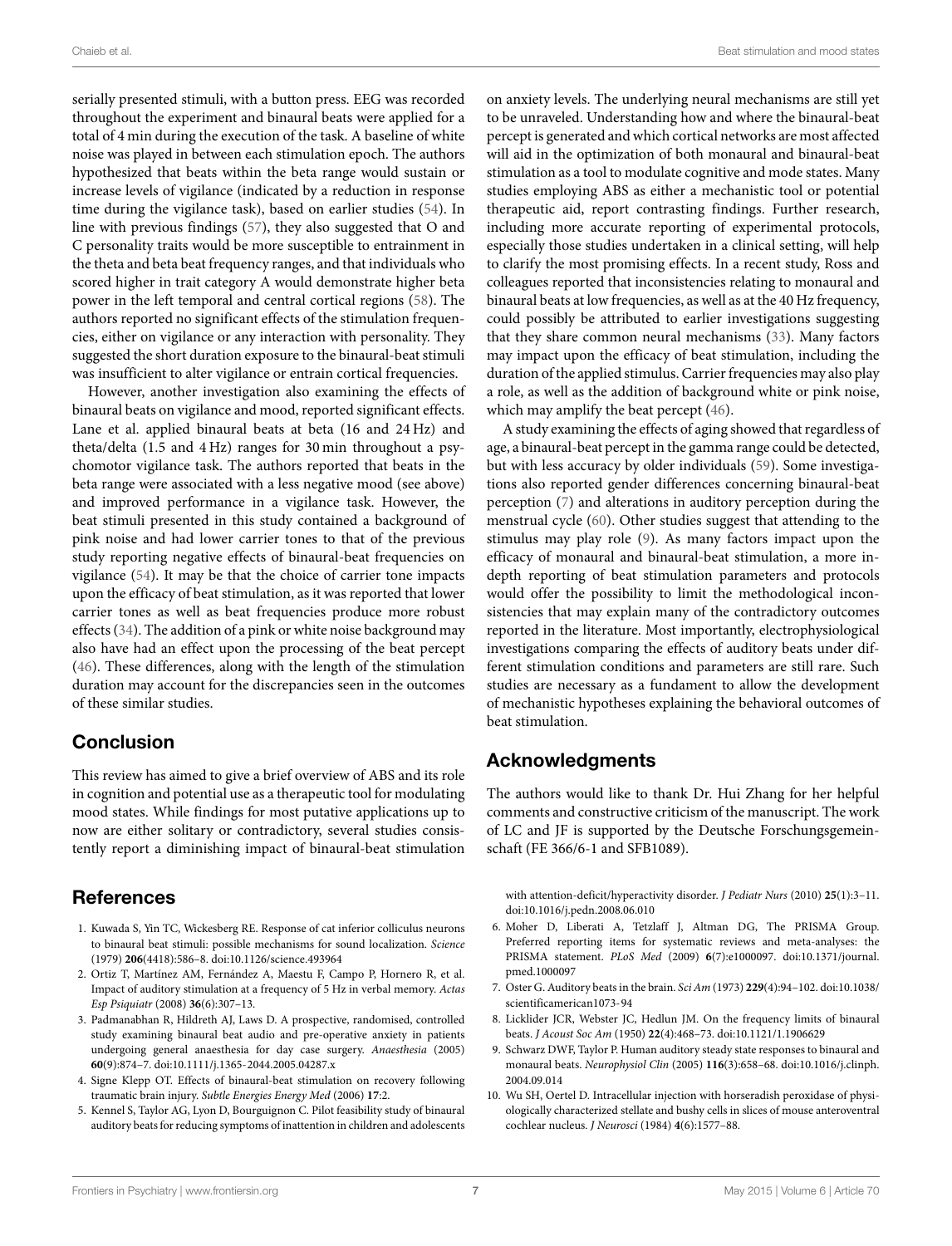- <span id="page-7-1"></span>11. Goldberg JM, Brownell WE. Discharge characteristics of neurons in anteroventral and dorsal cochlear nuclei of cat. *Brain Res* (1973) **64**:35–54. doi[:10.1016/](http://dx.doi.org/10.1016/0006-8993(73)90169-8) [0006-8993\(73\)90169-8](http://dx.doi.org/10.1016/0006-8993(73)90169-8)
- <span id="page-7-2"></span>12. Moore BCJ. *An Introduction to the Psychology of Hearing*. San Diego, CA: Academic Press Inc (1997).
- <span id="page-7-3"></span>13. Squire LR, Bloom FE, Spitzer NC. *Fundamental Neuroscience*. 4 ed. Amsterdam; Boston, MA: Academic Press (2008).
- <span id="page-7-4"></span>14. Schnupp J, Nelken I, King A. *Auditory Neuroscience: Making Sense of Sound*. Cambridge, MA: MIT Press (2012).
- <span id="page-7-5"></span>15. Fitzpatrick DC, Roberts JM, Kuwada S, Kim DO, Filipovic B. Processing temporal modulations in binaural and monaural auditory stimuli by neurons in the inferior colliculus and auditory cortex. *J Assoc Res Otolaryngol* (2009) **10**(4):579–93. doi[:10.1007/s10162-009-0177-8](http://dx.doi.org/10.1007/s10162-009-0177-8)
- <span id="page-7-6"></span>16. Draganova R, Ross B, Wollbrink A, Pantev C. Cortical steady-state responses to central and peripheral auditory beats. *Cereb Cortex* (2008) **18**(5):1193–200. doi[:10.1093/cercor/bhm153](http://dx.doi.org/10.1093/cercor/bhm153)
- <span id="page-7-7"></span>17. Picton TW, John MS, Dimitrijevic A, Purcell D. Human auditory steady-state responses. *Int J Audiol* (2003) **42**(4):177–219. doi[:10.3109/](http://dx.doi.org/10.3109/14992020309101316) [14992020309101316](http://dx.doi.org/10.3109/14992020309101316)
- <span id="page-7-8"></span>18. Regan D. Human brain electrophysiology. In: Regan D, editor. *Evoked Potentials and Evoked Magnetic Fields in Science and Medicine*. New York, NY: Elsevier (1989). 672 p.
- <span id="page-7-9"></span>19. Galambos R, Makeig S, Talmachoff PJ. A 40-Hz auditory potential recorded from the human scalp. *Proc Natl Acad Sci U S A* (1981) **78**(4):2643–7. doi[:10.](http://dx.doi.org/10.1073/pnas.78.4.2643) [1073/pnas.78.4.2643](http://dx.doi.org/10.1073/pnas.78.4.2643)
- <span id="page-7-10"></span>20. Santarelli R, Conti G. Generation of auditory steady-state responses: linearity assessment. *Scand Audiol Suppl* (1999) **51**:23–32.
- <span id="page-7-11"></span>21. Tiitinen H, Sinkkonen J, Reinikainen K, Alho K, Lavikainen J, Näätänen R. Selective attention enhances the auditory 40-Hz transient response in humans. *Nature* (1993) **364**(6432):59–60. doi:[10.1038/364059a0](http://dx.doi.org/10.1038/364059a0)
- <span id="page-7-15"></span>22. Ross B, Picton TW, Herdman AT, Pantev C. The effect of attention on the auditory steady-state response. *Neurol Clin Neurophysiol* (2004) **2004**:22.
- <span id="page-7-12"></span>23. Weisz N, Lecaignard F, Müller N, Bertrand O. The modulatory influence of a predictive cue on the auditory steady-state response. *Hum Brain Mapp* (2012) **33**(6):1417–30. doi[:10.1002/hbm.21294](http://dx.doi.org/10.1002/hbm.21294)
- <span id="page-7-13"></span>24. Rass O, Krishnan G, Brenner CA, Hetrick WP, Merrill CC, Shekhar A, et al. Auditory steady state response in bipolar disorder: relation to clinical state, cognitive performance, medication status, and substance disorders. *Bipolar Disord* (2010) **12**(8):793–803. doi:[10.1111/j.1399-5618.2010.00871.x](http://dx.doi.org/10.1111/j.1399-5618.2010.00871.x)
- <span id="page-7-14"></span>25. Rass O, Forsyth JK, Krishnan GP, Hetrick WP, Klaunig MJ, Breier A, et al. Auditory steady state response in the schizophrenia, first-degree relatives, and schizotypal personality disorder. *Schizophr Res* (2012) **136**(1–3):143–9. doi[:10.](http://dx.doi.org/10.1016/j.schres.2012.01.003) [1016/j.schres.2012.01.003](http://dx.doi.org/10.1016/j.schres.2012.01.003)
- <span id="page-7-16"></span>26. Müller N, Schlee W, Hartmann T, Lorenz I, Weisz N. Top-down modulation of the auditory steady-state response in a task-switch paradigm. *Front Hum Neurosci* (2009) **3**:1. doi[:10.3389/neuro.09.001.2009](http://dx.doi.org/10.3389/neuro.09.001.2009)
- <span id="page-7-17"></span>27. Basar E, Rosen B, Basar-Eroglu C, Greitschus F. The associations between 40 Hz-EEG and the middle latency response of the auditory evoked potential. *Int J Neurosci* (1987) **33**(1–2):103–17. doi[:10.3109/00207458708985933](http://dx.doi.org/10.3109/00207458708985933)
- <span id="page-7-18"></span>28. Gutschalk A, Mase R, Roth R, Ille N, Rupp A, Hähnel S, et al. Deconvolution of 40 Hz steady-state fields reveals two overlapping source activities of the human auditory cortex. *Neurophysiol Clin* (1999) **110**(5):856–68. doi[:10.1016/](http://dx.doi.org/10.1016/S1388-2457(99)00019-X) [S1388-2457\(99\)00019-X](http://dx.doi.org/10.1016/S1388-2457(99)00019-X)
- <span id="page-7-19"></span>29. Ross B, Draganova R, Picton TW, Pantev C. Frequency specificity of 40-Hz auditory steady-state responses. *Hear Res* (2003) **186**(1–2):57–68. doi[:10.1016/](http://dx.doi.org/10.1016/S0378-5955(03)00299-5) [S0378-5955\(03\)00299-5](http://dx.doi.org/10.1016/S0378-5955(03)00299-5)
- <span id="page-7-20"></span>30. Karino S, Yumoto M, Itoh K, Uno A, Yamakawa K, Sekimoto S, et al. Neuromagnetic responses to binaural beat in human cerebral cortex. *J Neurophysiol* (2006) **96**(4):1927–38. doi[:10.1152/jn.00859.2005](http://dx.doi.org/10.1152/jn.00859.2005)
- <span id="page-7-21"></span>31. Pantev C, Roberts LE, Elbert T, Ross B, Wienbruch C. Tonotopic organization of the sources of human auditory steady-state responses. *Hear Res* (1996) **101**(1–2):62–74. doi[:10.1016/S0378-5955\(96\)00133-5](http://dx.doi.org/10.1016/S0378-5955(96)00133-5)
- <span id="page-7-22"></span>32. Draganova R, Ross B, Borgmann C, Pantev C. Auditory cortical response patterns to multiple rhythms of AM sound. *Ear Hear* (2002) **23**(3):254–65. doi[:10.1097/00003446-200206000-00009](http://dx.doi.org/10.1097/00003446-200206000-00009)
- <span id="page-7-23"></span>33. Ross B, Miyazaki T, Thompson J, Jamali S, Fujioka T. Human cortical responses to slow and fast binaural beats reveal multiple mechanisms of binaural hearing. *J Neurophysiol* (2014) **112**(8):1871–84. doi[:10.1152/jn.00224.2014](http://dx.doi.org/10.1152/jn.00224.2014)
- <span id="page-7-24"></span>34. Pratt H, Starr A, Michalewski HJ, Dimitrijevic A, Bleich N, Mittelman N. A comparison of auditory evoked potentials to acoustic beats and to binaural beats. *Hear Res* (2010) **262**(1–2):34–44. doi[:10.1016/j.heares.2010.01.013](http://dx.doi.org/10.1016/j.heares.2010.01.013)
- <span id="page-7-25"></span>35. Pastor MA, Artieda J, Arbizu J, Marti-Climent JM, Peñuelas I, Masdeu JC. Activation of human cerebral and cerebellar cortex by auditory stimulation at 40 Hz. *J Neurosci* (2002) **22**(23):10501–6.
- <span id="page-7-26"></span>36. Vernon D, Peryer G, Louch J, Shaw M. Tracking EEG changes in response to alpha and beta binaural beats. *Int J Psychophysiol* (2012) **93**(1):134–9. doi[:10.](http://dx.doi.org/10.1016/j.ijpsycho.2012.10.008) [1016/j.ijpsycho.2012.10.008](http://dx.doi.org/10.1016/j.ijpsycho.2012.10.008)
- <span id="page-7-27"></span>37. Gao X, Cao H, Ming D, Qi H, Wang X, Wang X, et al. Analysis of EEG activity in response to binaural beats with different frequencies. *Int J Psychophysiol* (2014) **94**(3):399–406. doi:[10.1016/j.ijpsycho.2014.10.010](http://dx.doi.org/10.1016/j.ijpsycho.2014.10.010)
- <span id="page-7-28"></span>38. Lavallee CF, Koren SA, Persinger MA. A quantitative electroencephalographic study of meditation and binaural beat entrainment. *J Altern Complement Med* (2011) **17**(4):351–5. doi:[10.1089/acm.2009.0691](http://dx.doi.org/10.1089/acm.2009.0691)
- <span id="page-7-29"></span>39. Ribary U, Ioannides AA, Singh KD, Hasson R, Bolton JP, Lado F, et al. Magnetic field tomography of coherent thalamocortical 40-Hz oscillations in humans. *Proc Natl Acad Sci U S A* (1991) **88**(24):11037–41. doi:[10.1073/pnas.](http://dx.doi.org/10.1073/pnas.88.24.11037) [88.24.11037](http://dx.doi.org/10.1073/pnas.88.24.11037)
- <span id="page-7-30"></span>40. Fell J, Axmacher N. The role of phase synchronization in memory processes. *Nat Rev Neurosci* (2011) **12**(2):105–18. doi[:10.1038/nrn2979](http://dx.doi.org/10.1038/nrn2979)
- <span id="page-7-0"></span>41. Becher A-K, Höhne M, Axmacher N, Chaieb L, Elger CE, Fell J. Intracranial electroencephalography power and phase synchronization changes during monaural and binaural beat stimulation. *Eur J Neurosci* (2014) **41**(2):254–63. doi:[10.1111/ejn.12760](http://dx.doi.org/10.1111/ejn.12760)
- <span id="page-7-31"></span>42. Wahbeh H, Calabrese C, Zwickey H, Zajdel D. Binaural beat technology in humans: a pilot study to assess neuropsychologic, physiologic, and electroencephalographic effects. *J Altern Complement Med* (2007) **13**(2):199–206. doi[:10.](http://dx.doi.org/10.1089/acm.2006.6196) [1089/acm.2006.6196](http://dx.doi.org/10.1089/acm.2006.6196)
- <span id="page-7-32"></span>43. Rey A. 'L'examen psychologique dans les cas d'encéphalopathie traumatique. (Les problems.). [The psychological examination in cases of traumatic encepholopathy. Problems.]'. *Archives de Psychologie* (1941) **28**:215–85.
- <span id="page-7-33"></span>44. Wechsler D. *Wechsler Memory Scale*. San Antonio, TX: Psychological Corporation (1945).
- <span id="page-7-34"></span>45. Guilford JP. *The Nature of Human Intelligence*. New York, NY: McGraw-Hill  $(1967)$
- <span id="page-7-35"></span>46. Reedijk SA, Bolders A, Hommel B. The impact of binaural beats on creativity. *Front Hum Neurosci* (2013) **7**:786. doi[:10.3389/fnhum.2013.00786](http://dx.doi.org/10.3389/fnhum.2013.00786)
- <span id="page-7-36"></span>47. Barkley RA. *Attention-Deficit Hyperactivity Disorder: A Handbook for Diagnosis and Treatment*. Third ed. New York, NY: The Guilford Press (2005).
- <span id="page-7-37"></span>48. Emmelkamp P, Ehring T. *The Wiley Handbook of Anxiety Disorders*. (2014). Available from: [http://eu.wiley.com/WileyCDA/WileyTitle/](http://eu.wiley.com/WileyCDA/WileyTitle/productCd-111877535X.html) [productCd-111877535X.html](http://eu.wiley.com/WileyCDA/WileyTitle/productCd-111877535X.html)
- <span id="page-7-38"></span>49. Weiland TJ, Jelinek GA, Macarow KE, Samartzis P, Brown DM, Grierson EM, et al. Original sound compositions reduce anxiety in emergency department patients: a randomised controlled trial. *Med J Aust* (2011) **195**(11–12):694–8. doi:[10.5694/mja10.10662](http://dx.doi.org/10.5694/mja10.10662)
- <span id="page-7-39"></span>50. Le Scouarnec RP, Poirier RM, Owens JE, Gauthier J, Taylor AG, Foresman PA. Use of binaural beat tapes for treatment of anxiety: a pilot study of tape preference and outcomes. *Altern Ther Health Med* (2001) **7**(1):58–63.
- <span id="page-7-40"></span>51. Wahbeh H, Calabrese C, Zwickey H. Binaural beat technology in humans: a pilot study to assess psychologic and physiologic effects. *J Altern Complement Med* (2007) **13**(1):25–32. doi[:10.1089/acm.2006.6196](http://dx.doi.org/10.1089/acm.2006.6196)
- <span id="page-7-41"></span>52. Lewis M, Haviland-Jones JM, Barrett LF. *Handbook of Emotions*. 0003 ed. New York, NY: Guilford Pubn (2008).
- <span id="page-7-42"></span>53. McNair DM, Heuchert JP. *Profile of Mood States, 2nd Edition*TM (POMS 2<sup>TM</sup>), JvR Psychometrics Assessment Catalogue. (2011). Available from: [http:](http://catalogue.jvrpsychometrics.co.za/profile-of-mood-states/) [//catalogue.jvrpsychometrics.co.za/profile-of-mood-states/](http://catalogue.jvrpsychometrics.co.za/profile-of-mood-states/)
- <span id="page-7-43"></span>54. Lane JD, Kasian SJ, Owens JE, Marsh GR. Binaural auditory beats affect vigilance performance and mood. *Physiol Behav* (1998) **63**(2):249–52. doi:[10.1016/](http://dx.doi.org/10.1016/S0031-9384(97)00436-8) [S0031-9384\(97\)00436-8](http://dx.doi.org/10.1016/S0031-9384(97)00436-8)
- <span id="page-7-44"></span>55. Warm JS, Parasuraman R, Matthews G. Vigilance requires hard mental work and is stressful. *Hum Factors* (2008) **50**(3):433–41. doi:[10.1518/001872008X312152](http://dx.doi.org/10.1518/001872008X312152)
- <span id="page-7-45"></span>56. McCrae RR, John OP. An introduction to the five-factor model and its applications. *J Pers* (1992) **60**(2):175–215. doi[:10.1111/j.1467-6494.1992.](http://dx.doi.org/10.1111/j.1467-6494.1992.tb00970.x) [tb00970.x](http://dx.doi.org/10.1111/j.1467-6494.1992.tb00970.x)
- <span id="page-7-46"></span>57. Stough C, Donaldson C, Scarlata B, Ciorciari J. Psychophysiological correlates of the NEO PI-R openness, agreeableness and conscientiousness: preliminary